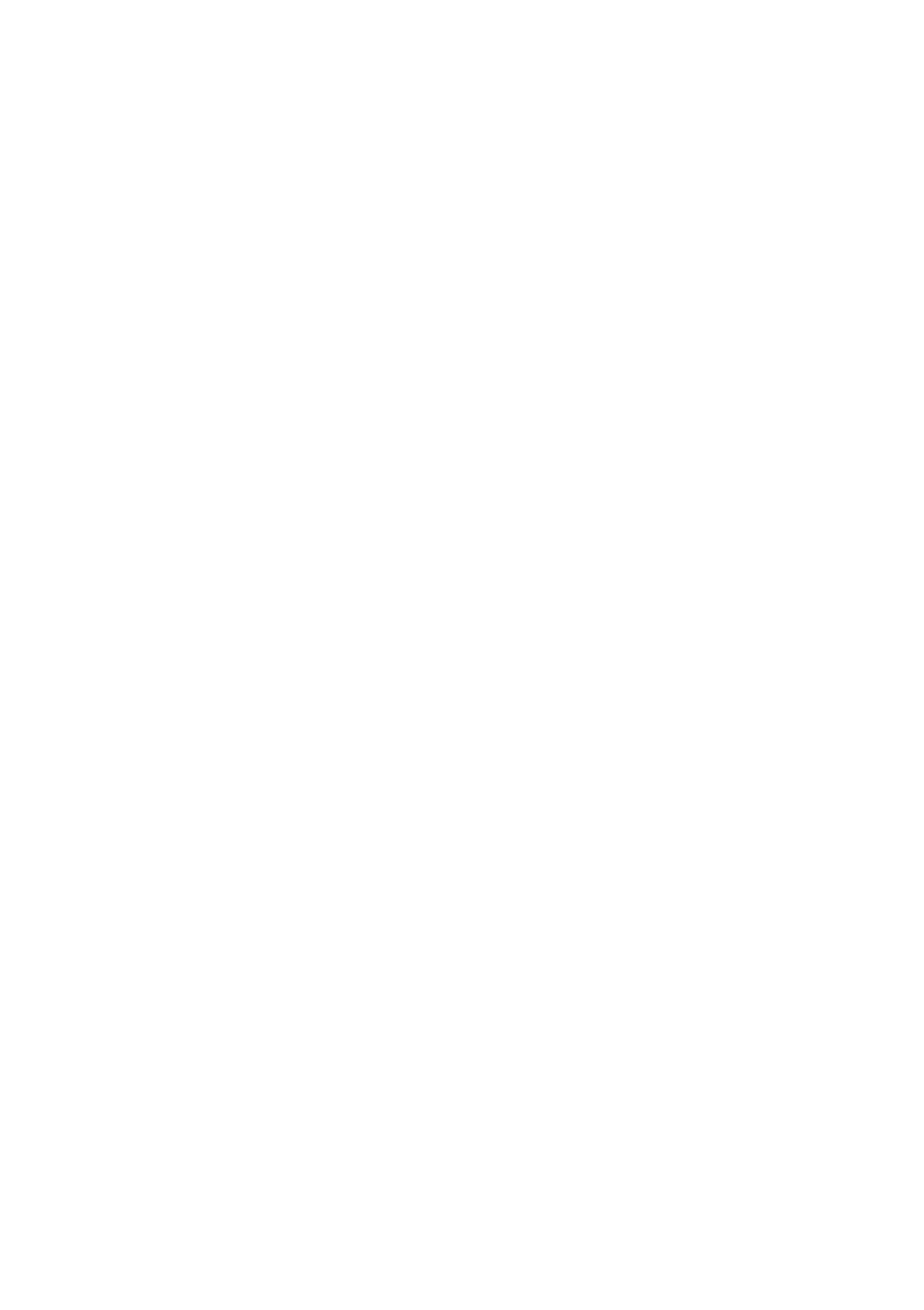## THE STORY

**Bandra – once an old, predominantly catholic fshing village in Bombay, now a thriving urban neighbourhood.**

**Bhai – translated as a brother in hindi, also street slang for gangster.**

**Until the early 90s, India was a closed economy. Limited items were available to buy and imported goods were scarce.**

**This created a thriving black market and a ring of "smugglers" who could get you everything from exotic malt whisky, gold watches or Japanese televisions to all kinds of other illicit stuf, if you knew how to get to them. Often there were fronts for these dodgy dealings, sometimes posing as a photo studio or even sexologists.**

**Bandra Bhai is our tongue in cheek tribute to smuggler's all cash operation back in the day**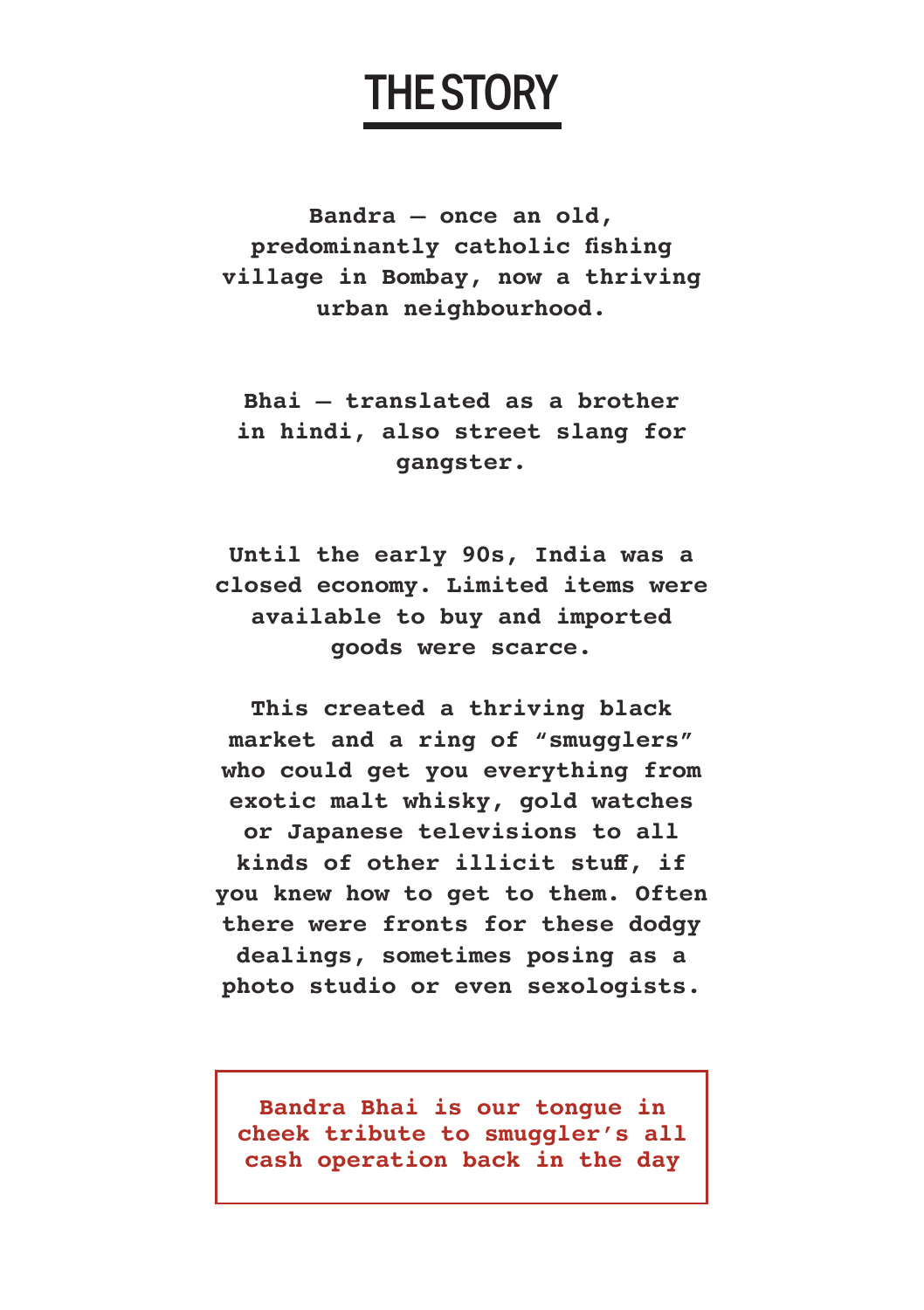### BAR SNACK

#### **Spiced Nuts**

**4**

**Spiced Papari Chickpea four, chilli and Ajwain**

**4**

**Hara Kebab**

**Spinach, Rosevale potato & tamarind chutney**

**6**

**Chilli Paneer**

**7**

**Grilled Hampshire Pork Baby Back Ribs Sticky jaggery, cloves, black pepper & guntoor chilli**

**9**

**Mangalore Buns & Crab Sukkah Fennel seeds, crushed chilli & ginger**

**8**

We make every effort to avoid cross-contamination, but cannot quarantee dishes and drinks are allergen-free. If you have any food related allergies or dietary requirements, please let us know.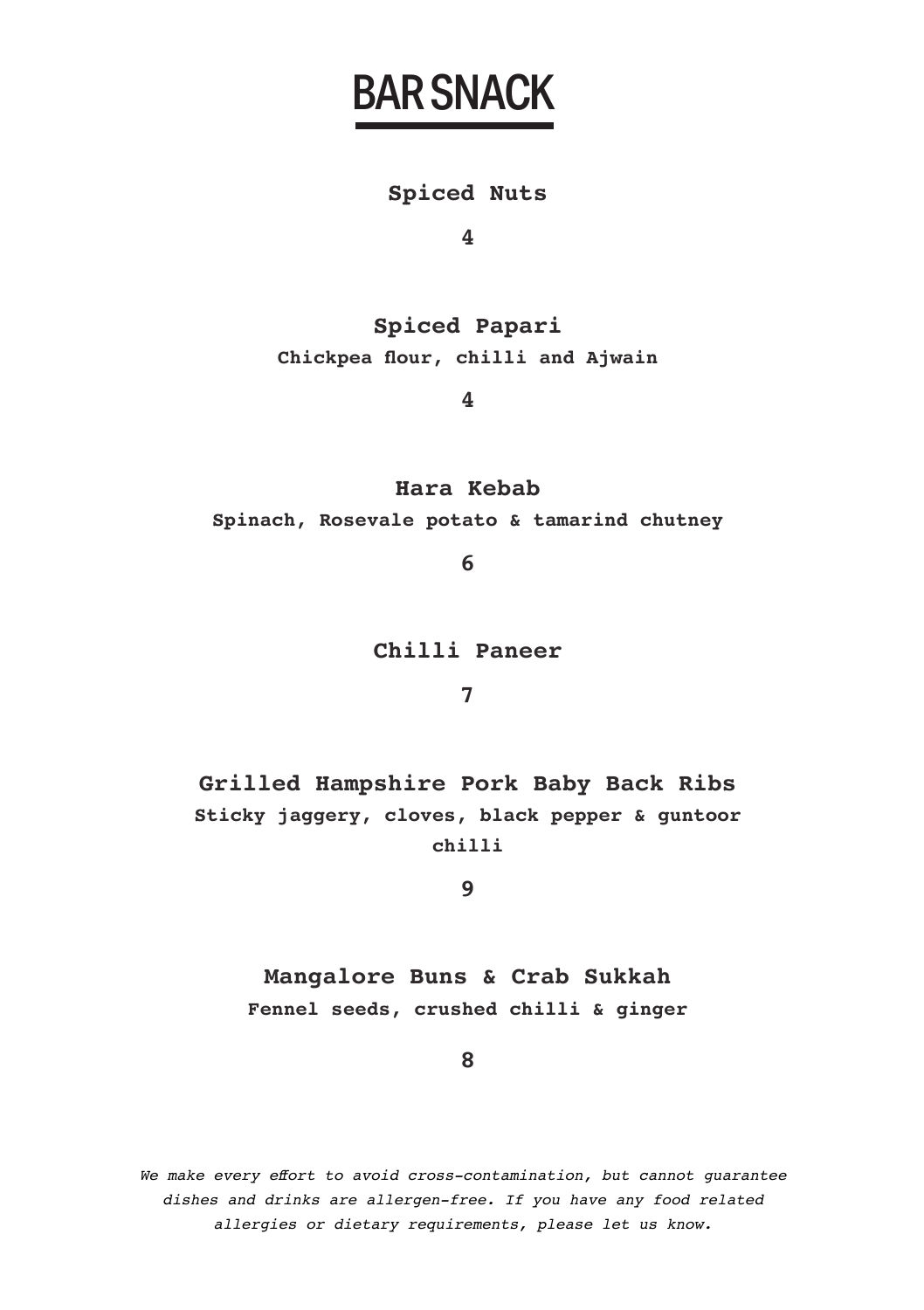### BAR SNACK

#### **Kulcha**

**Mixed wild mushrooms, fontina, bird eye chilli, chives & fresh Morels**

**9**

**Chargrilled White and Green Asparagus Bhaang jeera chutney**

**7**

**Old Delhi Chicken Tikka Mint chutney**

**9.5**

**Grilled Lamb Cutlets Black pepper, cumin, crispy curry leaves &** 

**mint raita - (Single)**

**8** 

**Tandoori Sourdough Roti**

**4.5**

#### **Flaky Flat Bread**

#### **4.5**

We make every efort to avoid cross-contamination, but cannot guarantee dishes and drinks are allergen-free. If you have any food related allergies or dietary requirements, please let us know.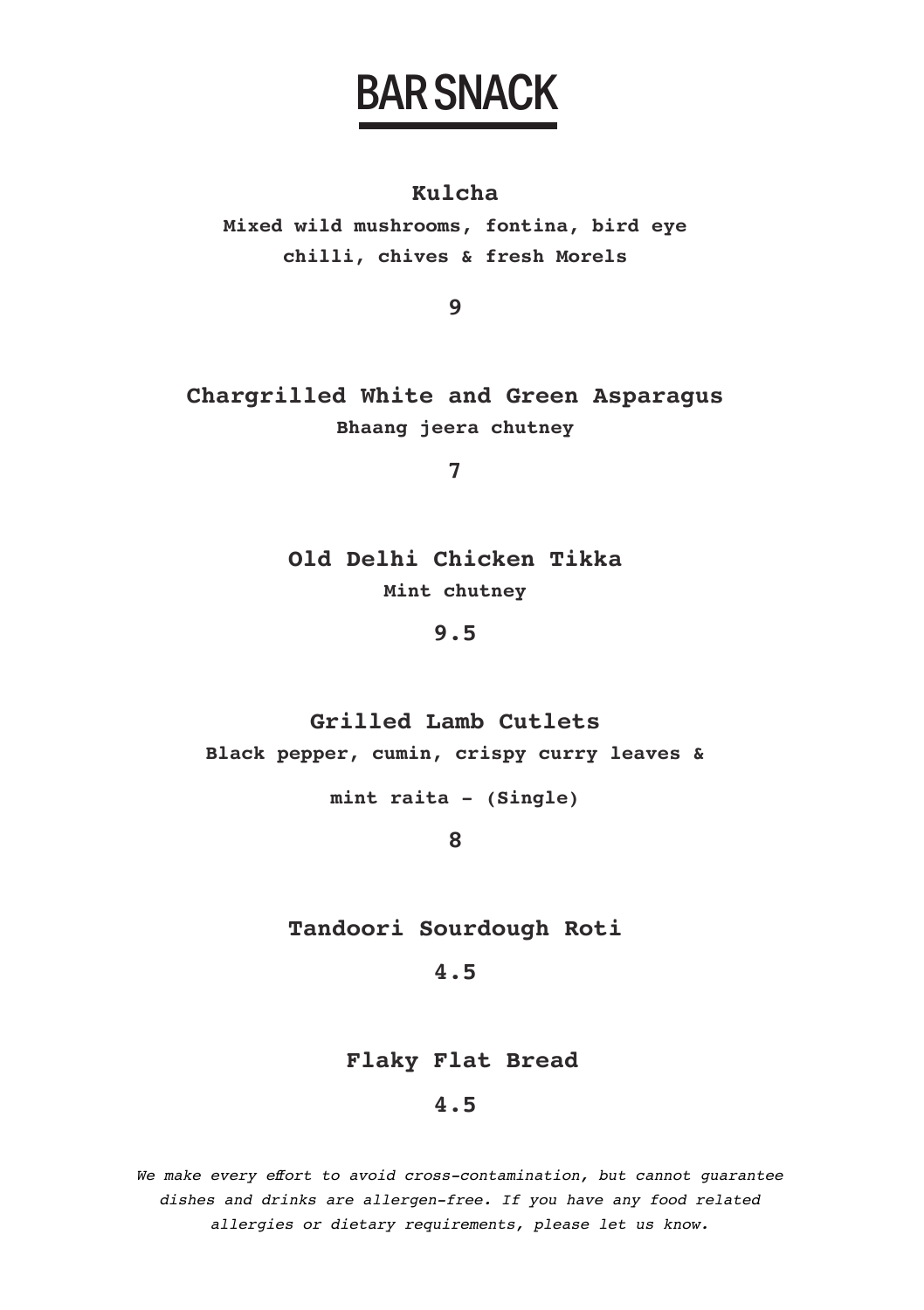### **COCKTAILS**

#### **Rajdoot Martini**

**Samphire infused Konik's Tail vodka, tanqueray gin, lillet blanc** 

**10**

**Green for Gold Opihr Gin, lime, gunpowder green tea syrup**

**10**

**Disco Inferno! Konik's Tail vodka, cardamom, mango chilli, lime**

**12**

**The Don MacAllan 12yr whiskey, almond, lemon, egg white**

**13**

**Gold Fashioned Woodford reserve, jaggery, chat masala, aromatic bitters**

**12**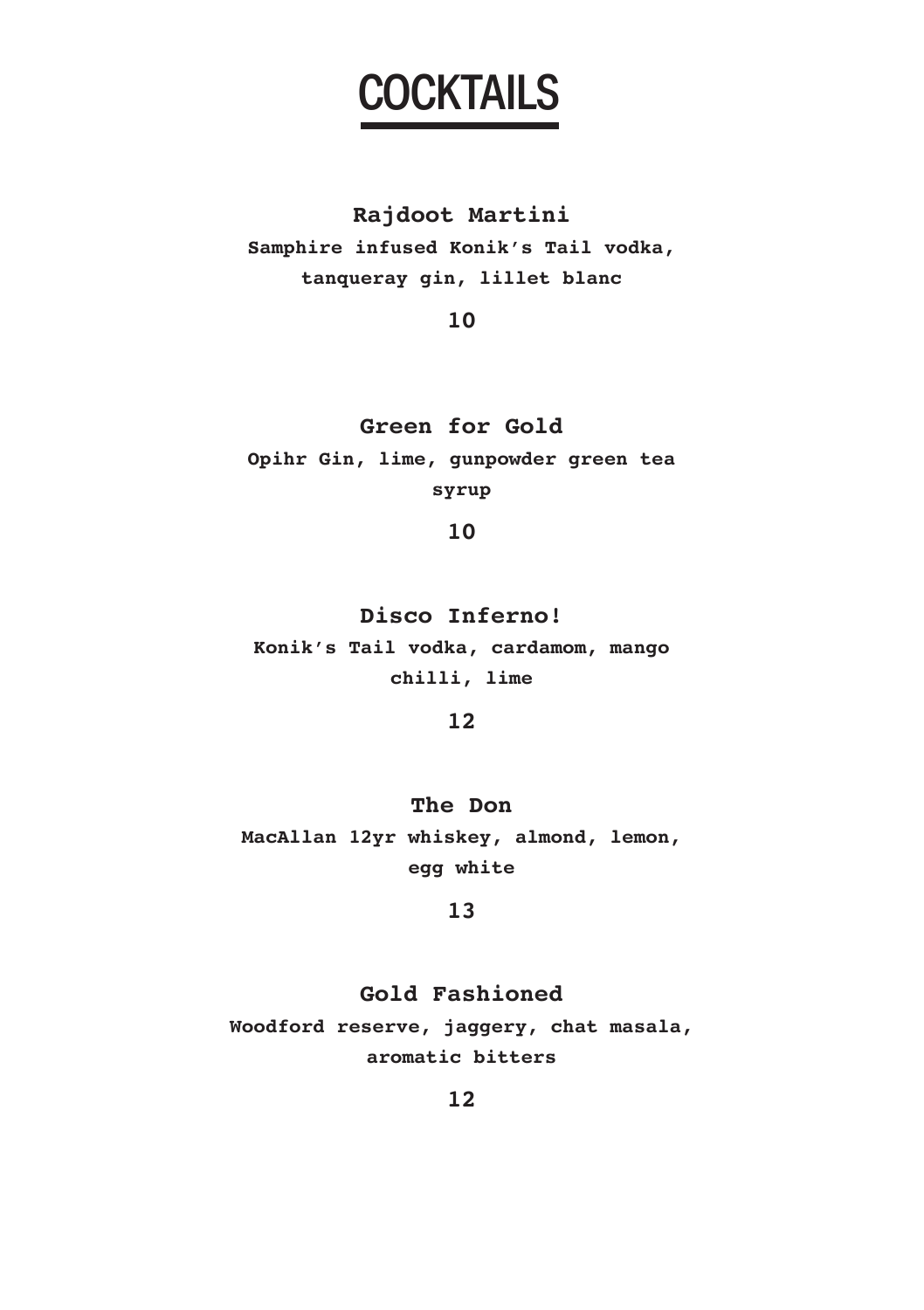### **COCKTAILS**

#### **Bangbang Bandstand**

**Tequila, ginger syrup, lemon, pink grapefruit, ginger ale**

**11**

**Vamps Kiss Spiced rum, pear & red wine reduction, lemon, cacao soda**

**10**

**Bandra Queen Gin, King's Ginger liqueur, lemon, egg white**

**10**

**Gabbar Singh Side-Hustle Cognac, pineapple, celery, almond, lemon**

**14**

#### **Carter Road Collins**

**Porters tropical old Tom gin, mango liquor, cointreau, white port, lemon, grapefruit and rosemary tonic**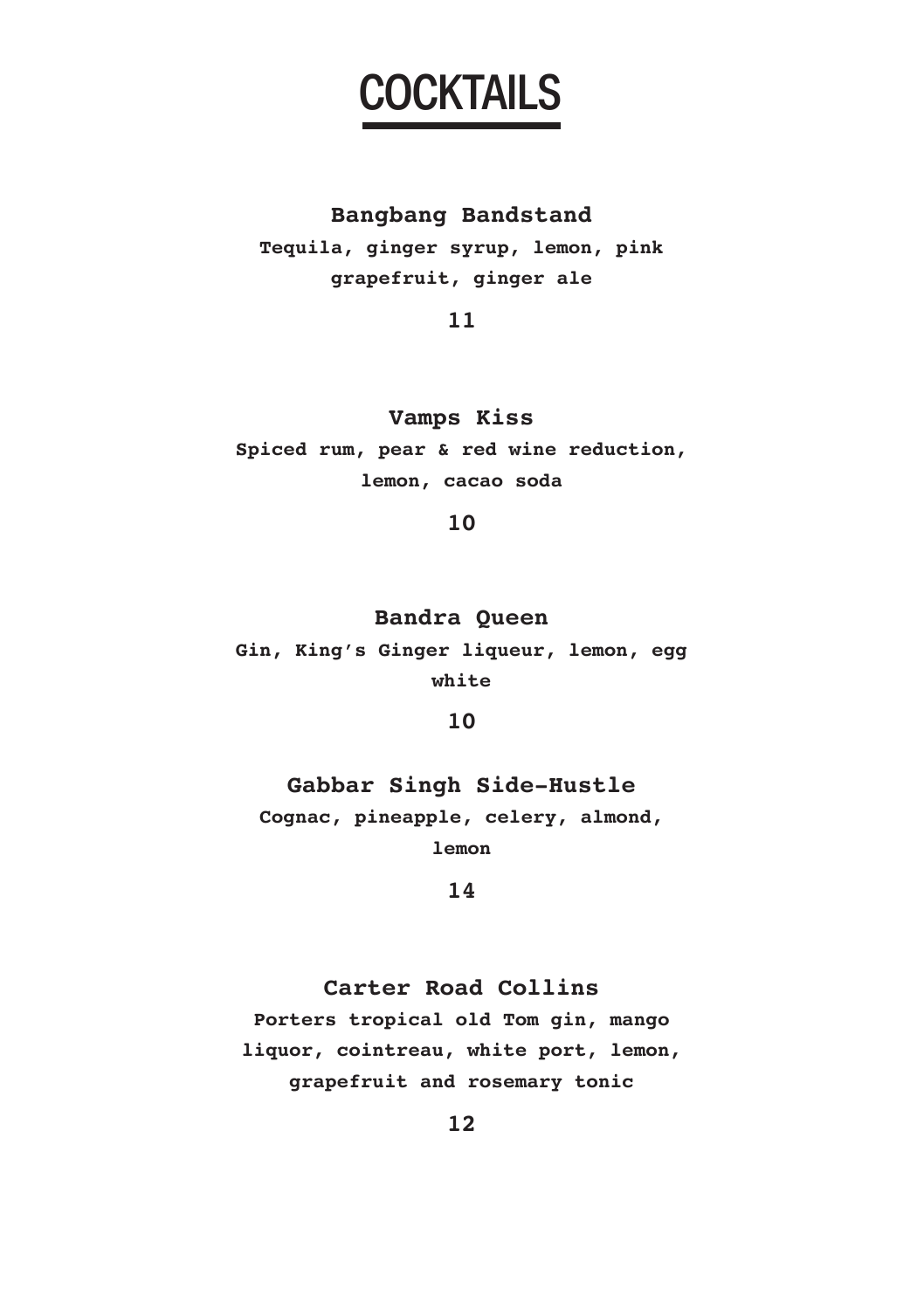### NON-ALCOHOLIC

**Ginger & Pink Grapefruit Pink grapefruit, ginger, lemon, lime, ginger ale**

**6.5**

**Spiced Mango & Rhubarb Cooler chilli infused mango syrup, lemon, rhubarb, soda**

**6.5**

**Pineapple & Tamarind Sour Pineapple, tanarind syrup, lemon**

**6.5**

**Green Tea Appletini Apple juice, green tea syrup, lime**

**6.5**

**Lucky Saint Beer**

**5**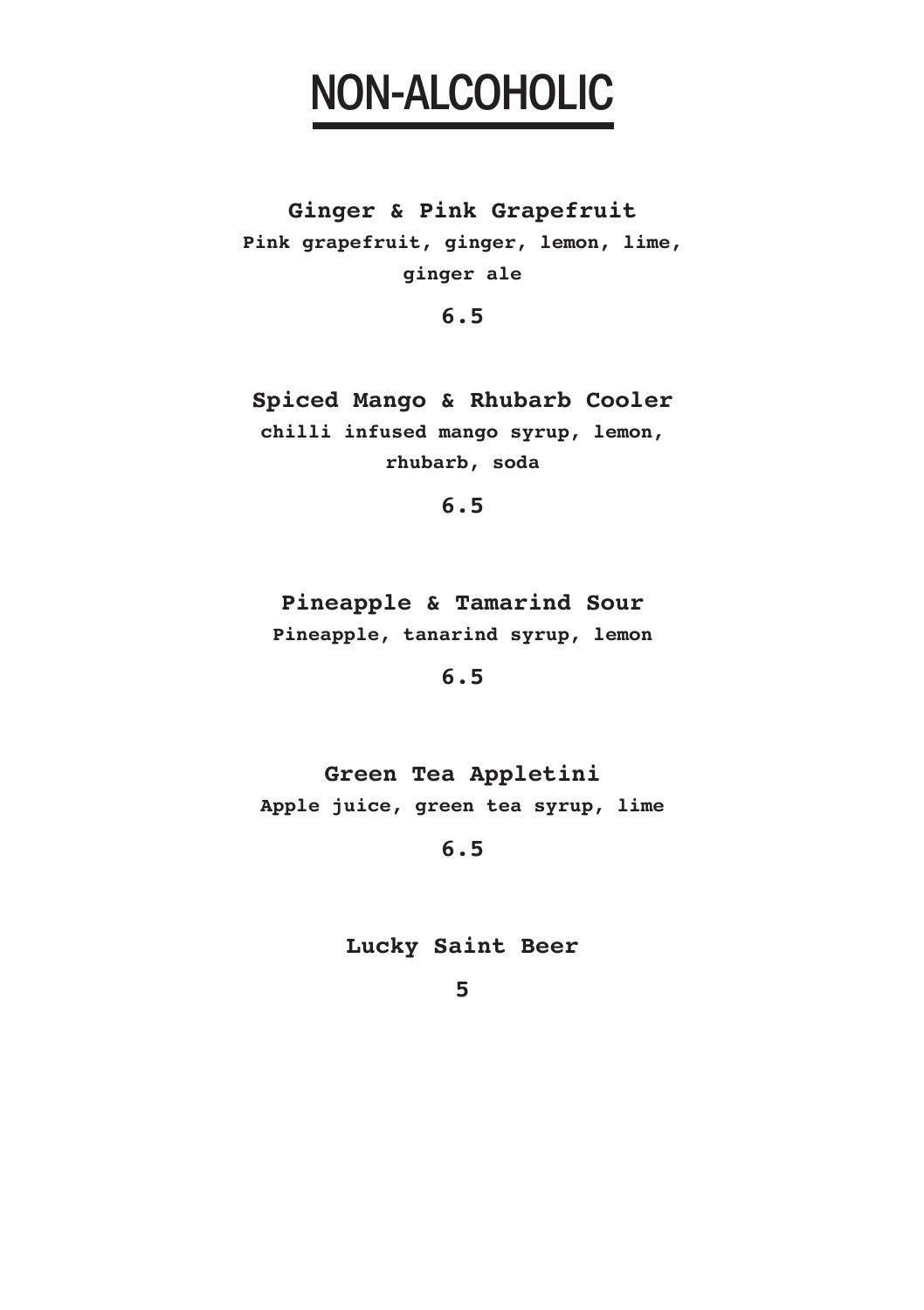# **CHAMPAGNE**

|                         | 125m1 | <b>Btl</b> |
|-------------------------|-------|------------|
| Devaux                  | 12.5  | 69         |
| Champagne, France NV    |       |            |
| Ruinart, Blanc de blanc |       | 150        |
| Champagne, France NV    |       |            |
| Billecart-Salmon Rosé   |       | 150        |
| Champagne, France 2012  |       |            |
| Dom Perignon            |       | 230        |
| Champagne, France 2010  |       |            |
| Krug Grand cuvée        |       | 300        |
| Champagne, France NV    |       |            |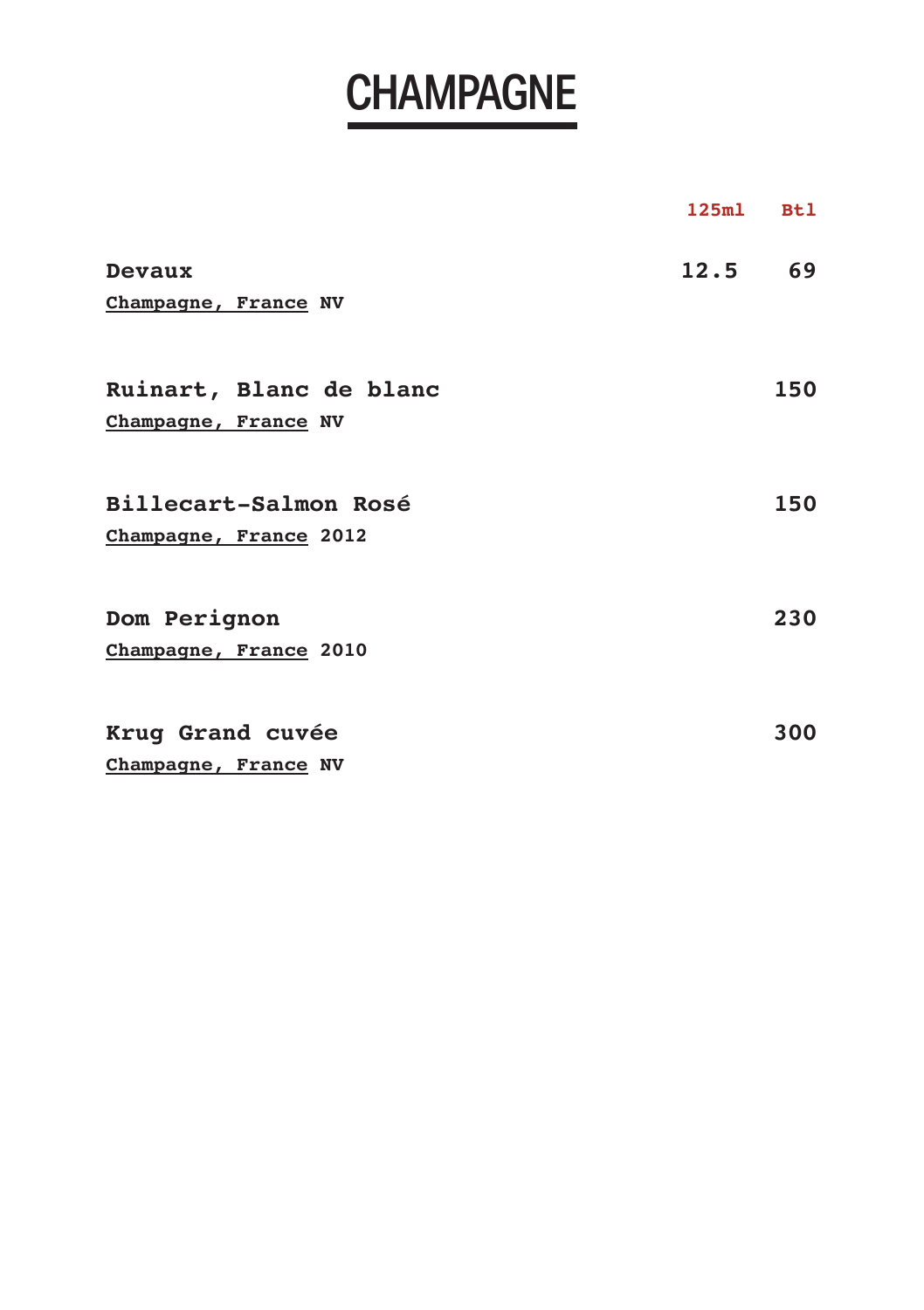#### **25ml Avalible On Request**

| <b>VODKA</b>                  | 50m1 |
|-------------------------------|------|
| Reyka                         | 7    |
| Konik's Tail                  | 7.5  |
| <b>Belvedere</b>              | 9    |
| Grey Goose                    | 10   |
|                               |      |
| GIN                           | 50m1 |
| Tanqueray                     | 6.5  |
| Hendrick's                    | 8.5  |
| Porter's Tropical Old Tom Gin | 8    |
| Sipsmith London Dry Gin       | 8    |
| Plymouth Sloe Gin             | 8.5  |
| Tanqueray No10                | 8.5  |
| Silent Pool                   | 9    |
| Da Mhile seaweed gin          | 9    |
| Chase Pink grapefruit         | 10   |
| Plymouth Navy strength        | 10   |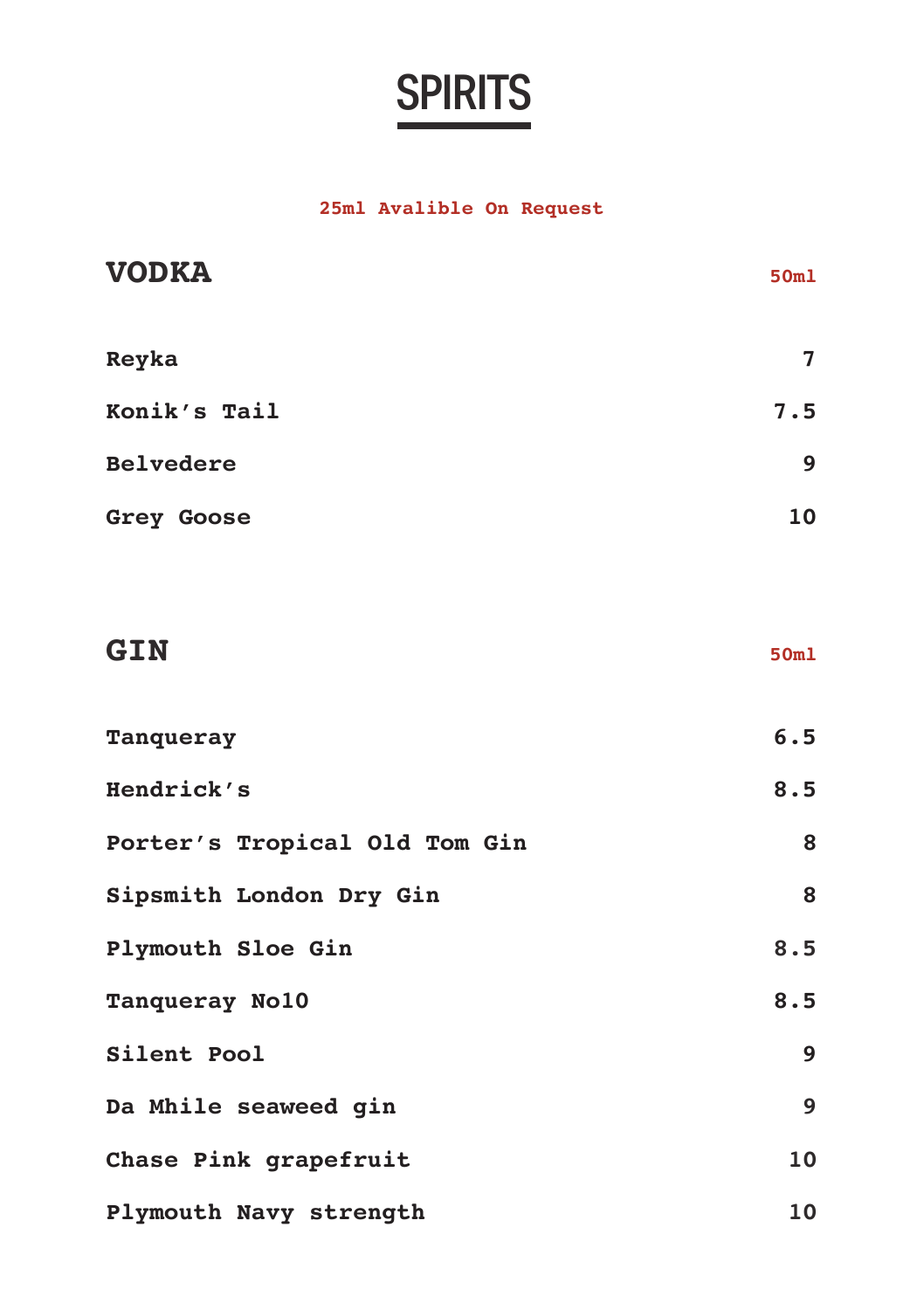| Elephant Gin            | 11             |
|-------------------------|----------------|
| Silent Pool Rare Citrus | 12             |
| Monkey 47               | 13.5           |
|                         |                |
| <b>RUM</b>              | 50ml           |
|                         |                |
| Bacardi carta blanca    | 6.5            |
| Bacardi Spiced          | 6.5            |
| Havana Club 3 yrs       | 6.5            |
| Mount Gay Black Barrel  | $\overline{7}$ |
| Tidal Rum               | 8              |
| Leblon Cachasa          | 9              |
| Diplomatico Exclusiva   | 12             |
| El Dorado 12yr          | 12             |
|                         |                |
|                         |                |
| <b>TEQUILA</b>          | 50m1           |
| El Rayo Plata           | 9              |
| Tapatio Blanco          | 10             |
| El Rayo Reposado        | 11             |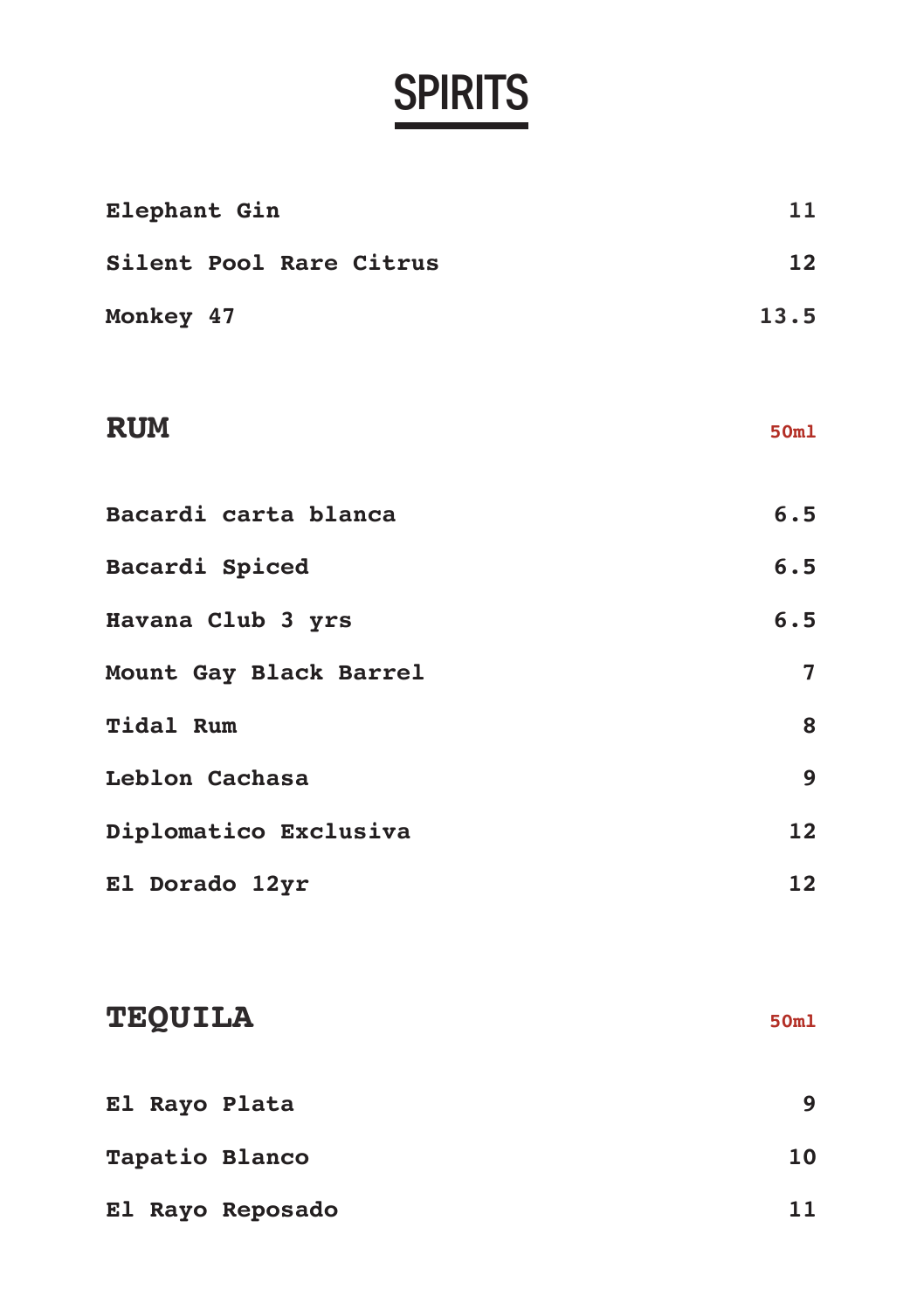| Tapatio Reposado             | 12               |
|------------------------------|------------------|
| Tapatio Anjeo                | 14               |
| Don Julio 70                 | 18               |
| <b>MEZCAL</b>                | 50ml             |
| Del Maguey Vida              | 11.5             |
| Pensador                     | 13               |
| Corte Vetusto Espadin        | 14.5             |
| <b>SCOTCH</b>                | 50 <sub>m1</sub> |
| Johnnie Walker Black Label   | 8                |
| Monkey Shoulder              | 8                |
| Glenfiddich 12yr             | 10               |
| Laphroaig 10yr               | 11               |
| Aberlour A'bunadh Sherry     | 11               |
| Balvenie 12yr                | 12               |
| Bruichladdich Classic Laddie | 12               |
| MacAllan 12yr Double Barrel  | 15               |
| Compass Box The Circle       | 30               |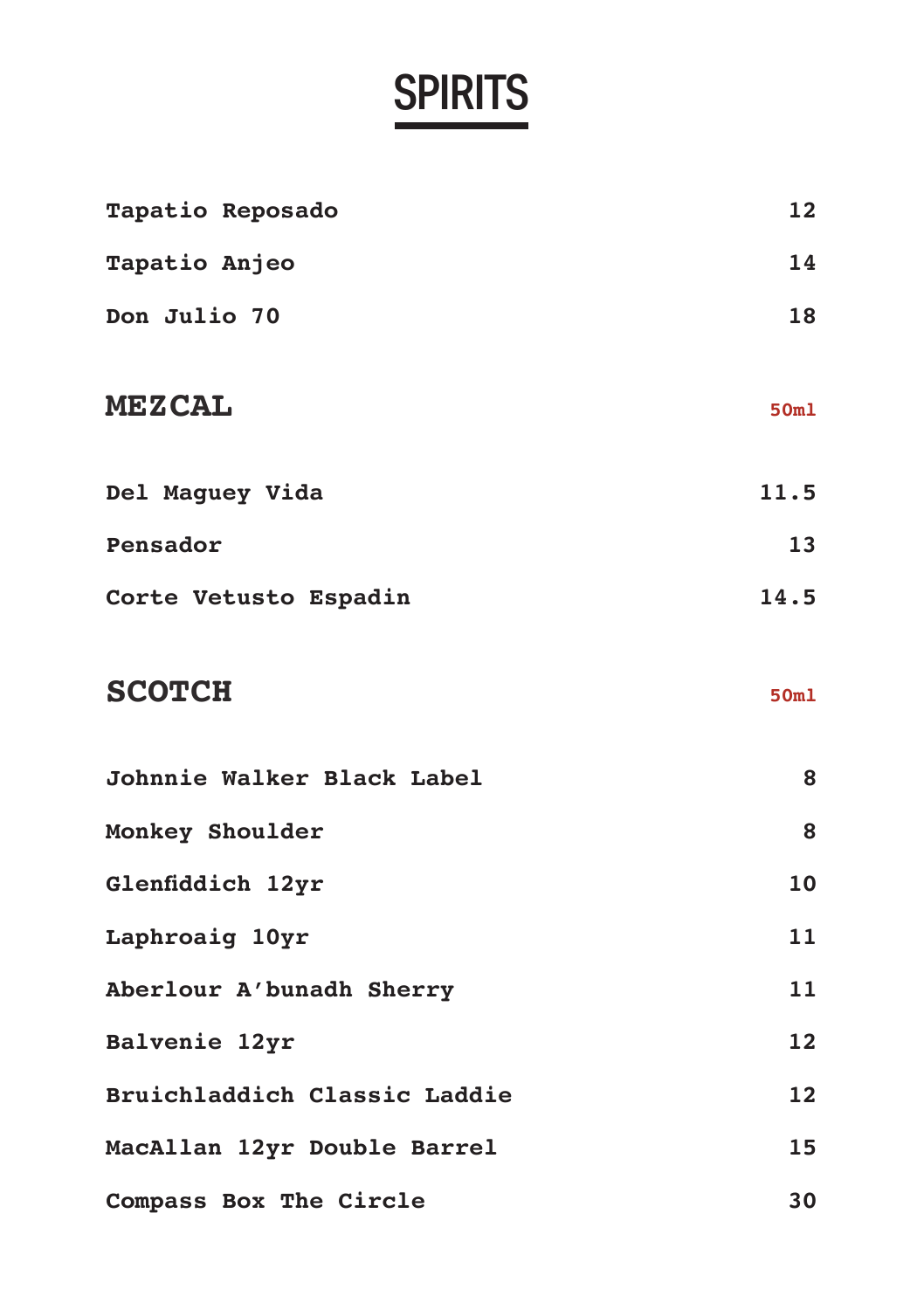| Bruichladdich Octomore           | 33   |
|----------------------------------|------|
| Glenfiddich Grand Cru            | 55   |
| MacAllan 18yr                    | 60   |
| MacAllan London Edition          | 120  |
|                                  |      |
| <b>RYE</b>                       | 50ml |
| Rittenhouse Bottled In Bond      | 12   |
| Sazerac Straight Rye             | 12   |
|                                  |      |
| <b>BOURBON</b>                   | 50ml |
| Maker's Mark                     | 8    |
| <b>Woodford Reserve</b>          | 9    |
| Elijah Craig Small Batch Bourbon | 13   |
| Gentleman Jack                   | 13.5 |
| Michter's US 1 Unblended         | 14   |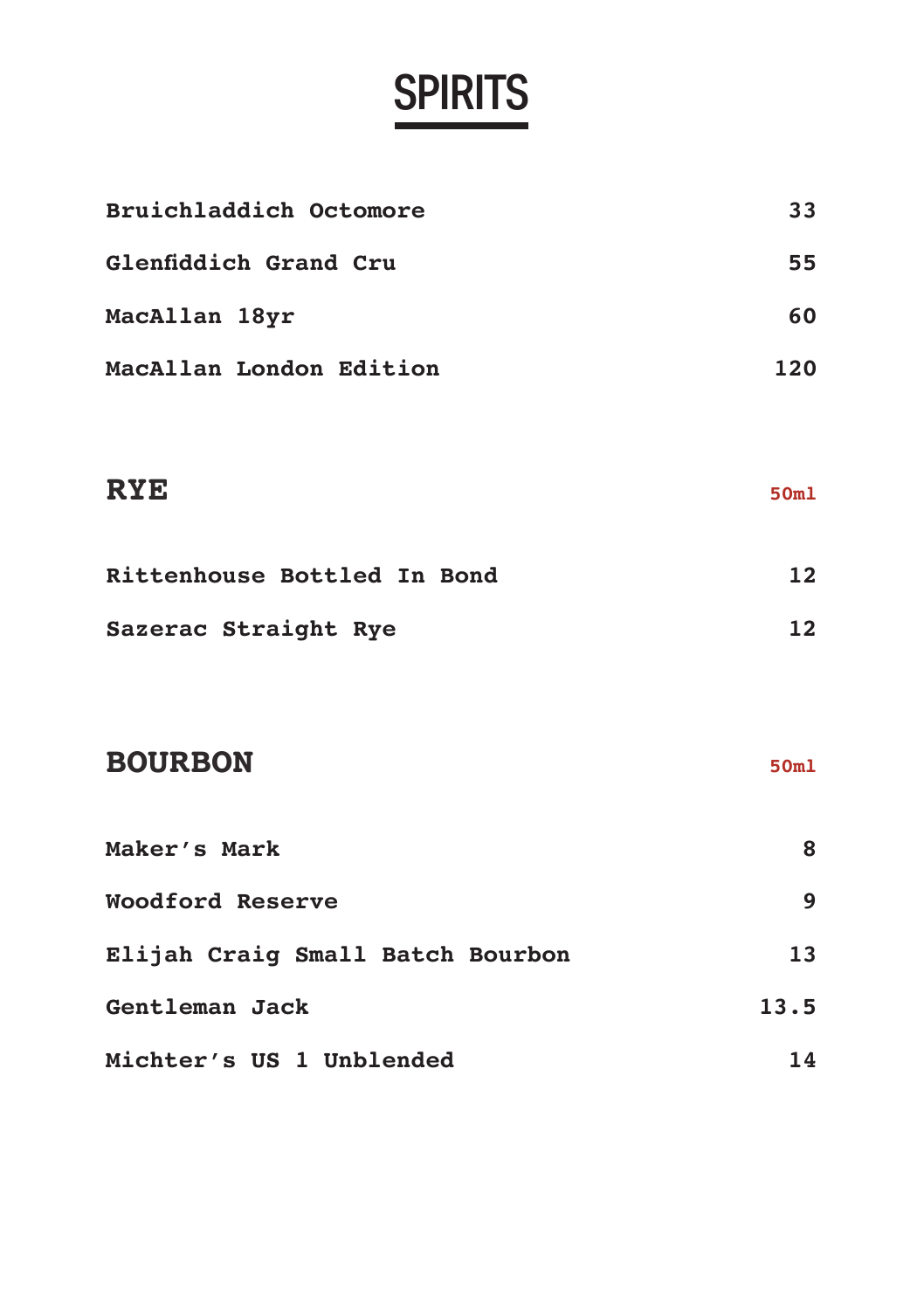| <b>WORLD</b>                    | 50ml |
|---------------------------------|------|
| Sloane Irish whiskey            | 8    |
| Paul John Indian Whiskey        | 9    |
| Jameson Caskmates Stout Edition | 10   |
| Amrut Indian Whiskey            | 12.5 |
| Nikka From The Barrel           | 14.5 |
| Kavalan Concertmaster           | 15   |
| Hibiki Harmony                  | 24   |
| Yamazaki 12yr Single Malt       | 26   |
| <b>BRANDY</b>                   | 50m1 |
| Metaxa 12 Star                  | 9    |
| Remy Martin V.S.O.P             | 10   |
| Courvoisier V.S.O.P             | 12   |
| Frapin 1270                     | 14   |
| Frapin V.S.O.P                  | 14   |
| Frapin Multimillesime           | 60   |